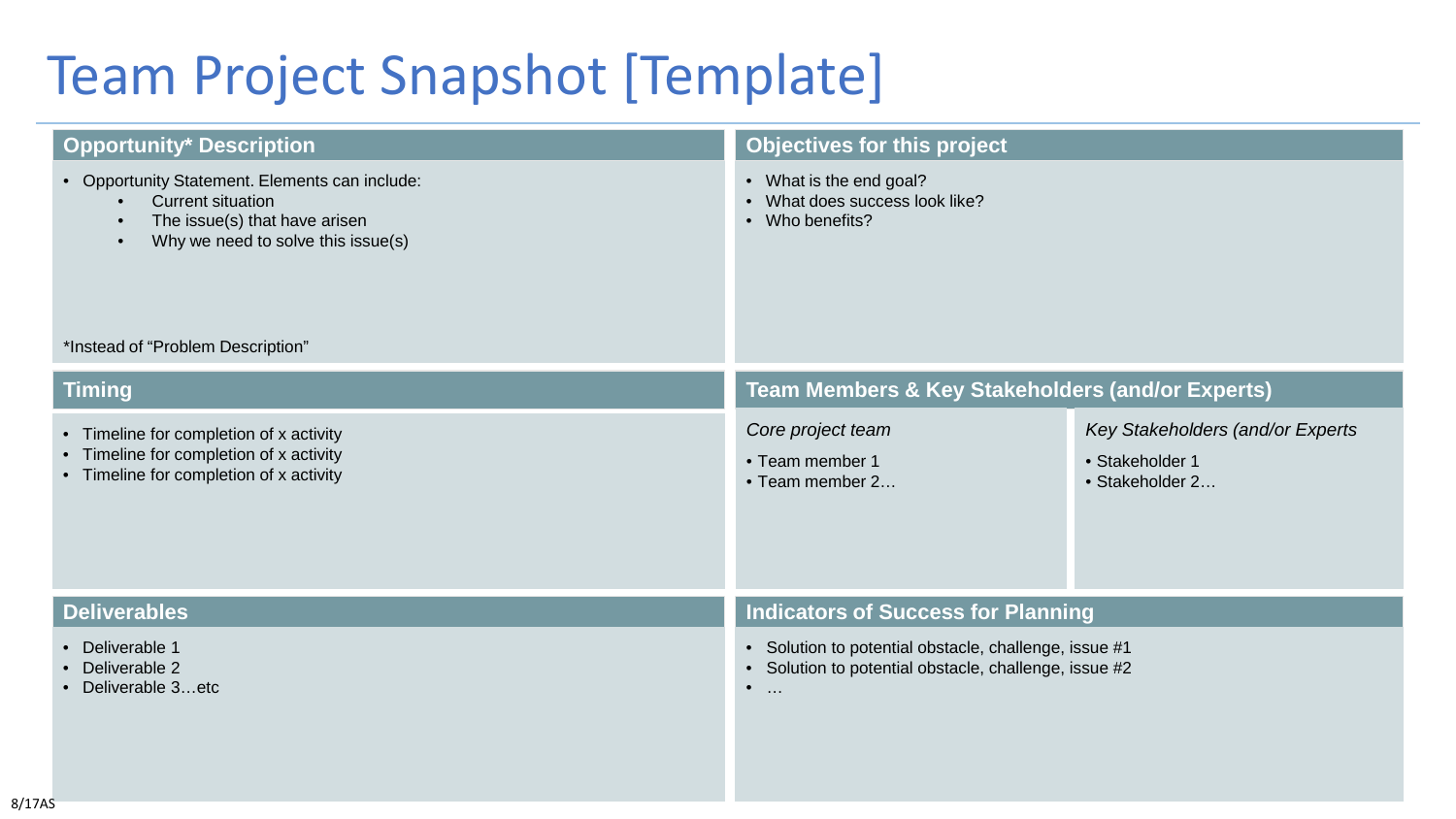#### Academic Clusters Team Project Snapshot

| <b>Opportunity* Description</b>                                                                                                                                                                                                                                        | Objectives for this project                                                                                                                                                                                                                                                                                                                                               |  |
|------------------------------------------------------------------------------------------------------------------------------------------------------------------------------------------------------------------------------------------------------------------------|---------------------------------------------------------------------------------------------------------------------------------------------------------------------------------------------------------------------------------------------------------------------------------------------------------------------------------------------------------------------------|--|
| Academic Clusters will provide students with a framework<br>that guides the development of their educational and career<br>goals that emphasize broad and directed explorations first,<br>leading to specific choices, and integrated student support<br>throughout.   |                                                                                                                                                                                                                                                                                                                                                                           |  |
| <b>Timing</b>                                                                                                                                                                                                                                                          | <b>Team Members &amp; Key Stakeholders (and/or Experts)</b>                                                                                                                                                                                                                                                                                                               |  |
|                                                                                                                                                                                                                                                                        |                                                                                                                                                                                                                                                                                                                                                                           |  |
| <b>Deliverables</b>                                                                                                                                                                                                                                                    | <b>Indicators of Success for Planning</b>                                                                                                                                                                                                                                                                                                                                 |  |
| 1. Better name<br>2. Implementation plan<br>3. Recruitment plan<br>4. Timeline for implementation<br>5. Questions for organizational shift<br>6. Student support options for clusters<br>7. Pathways between options<br>8. Identify momentum points in gateway courses | People and participation.<br>Broad scale counselor and faculty buy-in and participation.<br>Deans and Chairs willing to explore the organizational structure.<br>Capacity to meet regularly.<br>Examine processes.<br>Finalize the Clusters with disciplines in the right place<br>Willing to examine processes like scheduling, budget allocation, and program<br>review |  |
| 8/17AS 9. First and second term pathways with course lists for each cluster                                                                                                                                                                                            | Have a better name                                                                                                                                                                                                                                                                                                                                                        |  |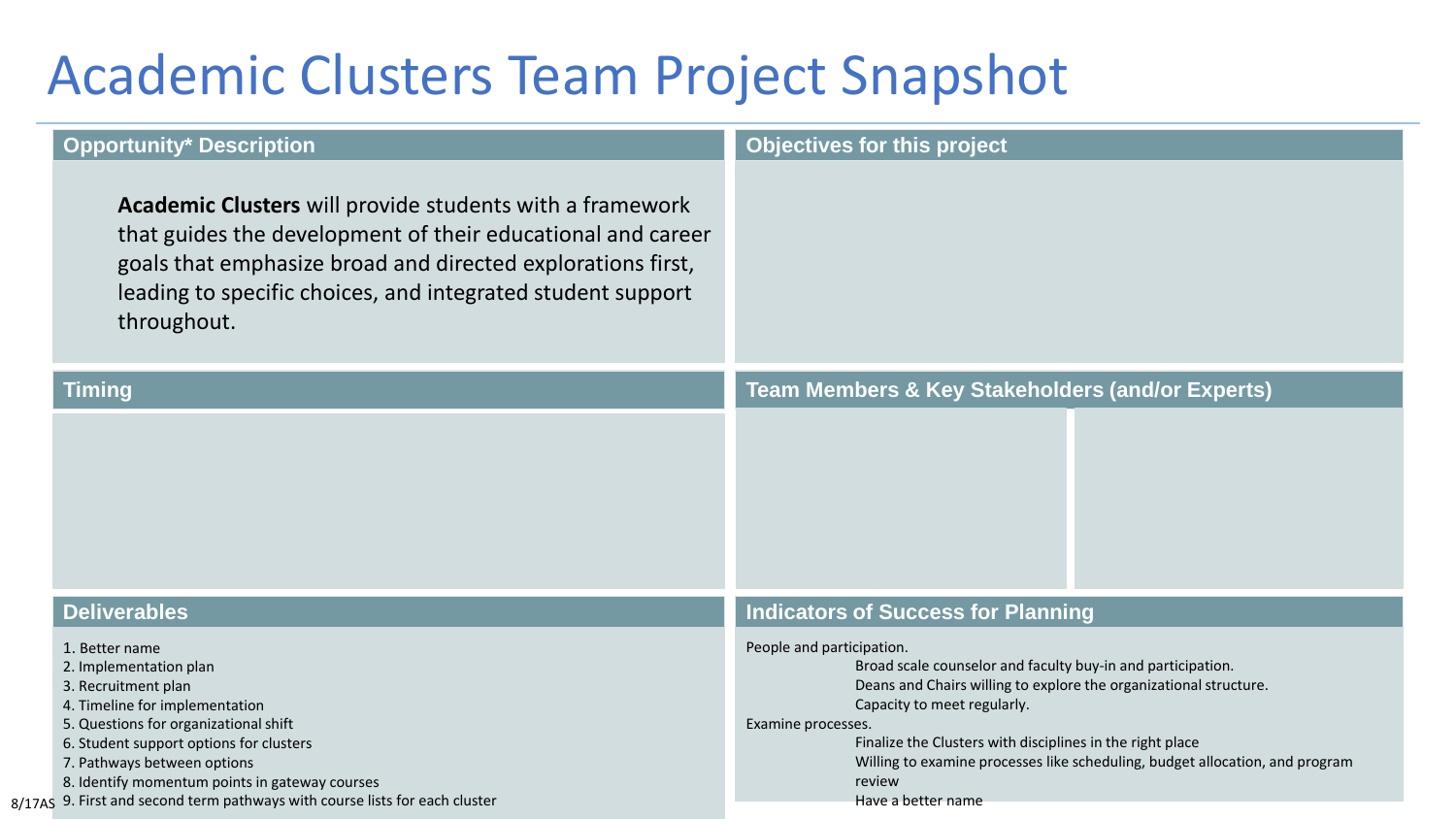## Advising Team Project Snapshot

| <b>Opportunity* Description</b>                                                                                                                                                                                                                                                                                                                                                                                                                                                                                                                                                                                     | Objectives for this project                                                                                                                                                                                               |  |
|---------------------------------------------------------------------------------------------------------------------------------------------------------------------------------------------------------------------------------------------------------------------------------------------------------------------------------------------------------------------------------------------------------------------------------------------------------------------------------------------------------------------------------------------------------------------------------------------------------------------|---------------------------------------------------------------------------------------------------------------------------------------------------------------------------------------------------------------------------|--|
| Students' progress efficiently through their pathway toward their academic and career goals when<br>we:<br>1. Improve technology to meet needs of ALL students<br>a. Technology that will connect students with services and access to human resources<br>b. Online services easier to navigate<br>2. Improve and increase integration between Student Support Services and instruction<br>a. Gateway classes will personally introduce/make aware to students support service such as<br>tutoring/counseling/learning communities, etc.<br>b. Instructors more accessible to students via public spaces (tutoring) |                                                                                                                                                                                                                           |  |
| <b>Timing</b>                                                                                                                                                                                                                                                                                                                                                                                                                                                                                                                                                                                                       | <b>Team Members &amp; Key Stakeholders (and/or Experts)</b>                                                                                                                                                               |  |
|                                                                                                                                                                                                                                                                                                                                                                                                                                                                                                                                                                                                                     |                                                                                                                                                                                                                           |  |
| <b>Deliverables</b>                                                                                                                                                                                                                                                                                                                                                                                                                                                                                                                                                                                                 | <b>Indicators of Success for Planning</b>                                                                                                                                                                                 |  |
| Produce evidence of value of Student Services conducting class presentations.<br>1.<br>Produce advising templates to embed in class syllabi that would include Student Support<br>2.<br>Services (i.e. events, services, ideas for instructional lessons/assignments that will<br>educate students about college support services).<br>Produce several advising mechanisms (i.e. student mentors, monthly student class<br>3.<br>announcements, classroom presentations-staff, student ambassadors).                                                                                                                | 1. Input from everyone on our team and attend meetings regularly<br>2. Team shares same goal and vision<br>3. Entire college community takes responsibility for students progressing efficiently through<br>their pathway |  |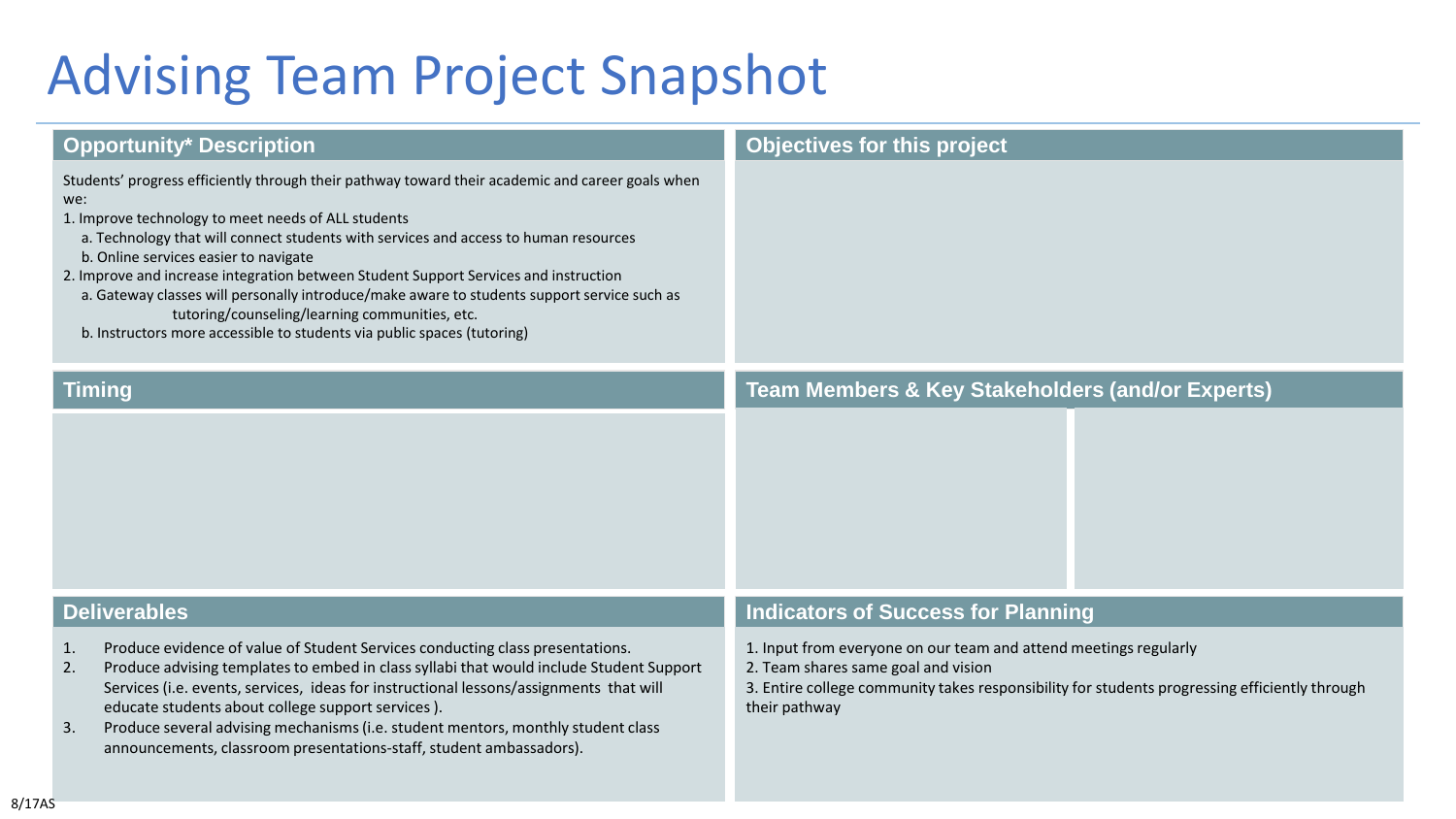### Communication Team Project Snapshot

| <b>Opportunity* Description</b>                                                                                                                                                                                                                                                             | Objectives for this project                                                                                                                                                                                                                                                                                                                                                                                                                                                                                                                |  |
|---------------------------------------------------------------------------------------------------------------------------------------------------------------------------------------------------------------------------------------------------------------------------------------------|--------------------------------------------------------------------------------------------------------------------------------------------------------------------------------------------------------------------------------------------------------------------------------------------------------------------------------------------------------------------------------------------------------------------------------------------------------------------------------------------------------------------------------------------|--|
| Develop a communication strategy to support students through<br>their educational experience.<br>Design an organizational communication plan to ensure<br>employees know what they need to know and<br>improve organizational efficiency and<br>transparency.<br>Add one for the community. |                                                                                                                                                                                                                                                                                                                                                                                                                                                                                                                                            |  |
| <b>Timing</b>                                                                                                                                                                                                                                                                               | <b>Team Members &amp; Key Stakeholders (and/or Experts)</b>                                                                                                                                                                                                                                                                                                                                                                                                                                                                                |  |
|                                                                                                                                                                                                                                                                                             |                                                                                                                                                                                                                                                                                                                                                                                                                                                                                                                                            |  |
| <b>Deliverables</b>                                                                                                                                                                                                                                                                         | <b>Indicators of Success for Planning</b>                                                                                                                                                                                                                                                                                                                                                                                                                                                                                                  |  |
| 1. Communication method(s) to share the development and implementation of the<br><b>Guided Pathways</b><br>2. The next DVC Strategic Plan will include a Communication Plan                                                                                                                 | 1. Representative Design Team (SRC, FT, PT, Student, from other design teams)<br>2. Broad engagement in the conversation (focus groups, contribution from a broad<br>spectrum of sources, regular input from GPS (every other Friday)<br>3. Inventory of how and what different areas communicate or would like to receive<br>communication = Inquiry<br>4. Communication strategy and organizational and implementation plan that focus on<br>a communication strategy to support students, for the college, for our service<br>community |  |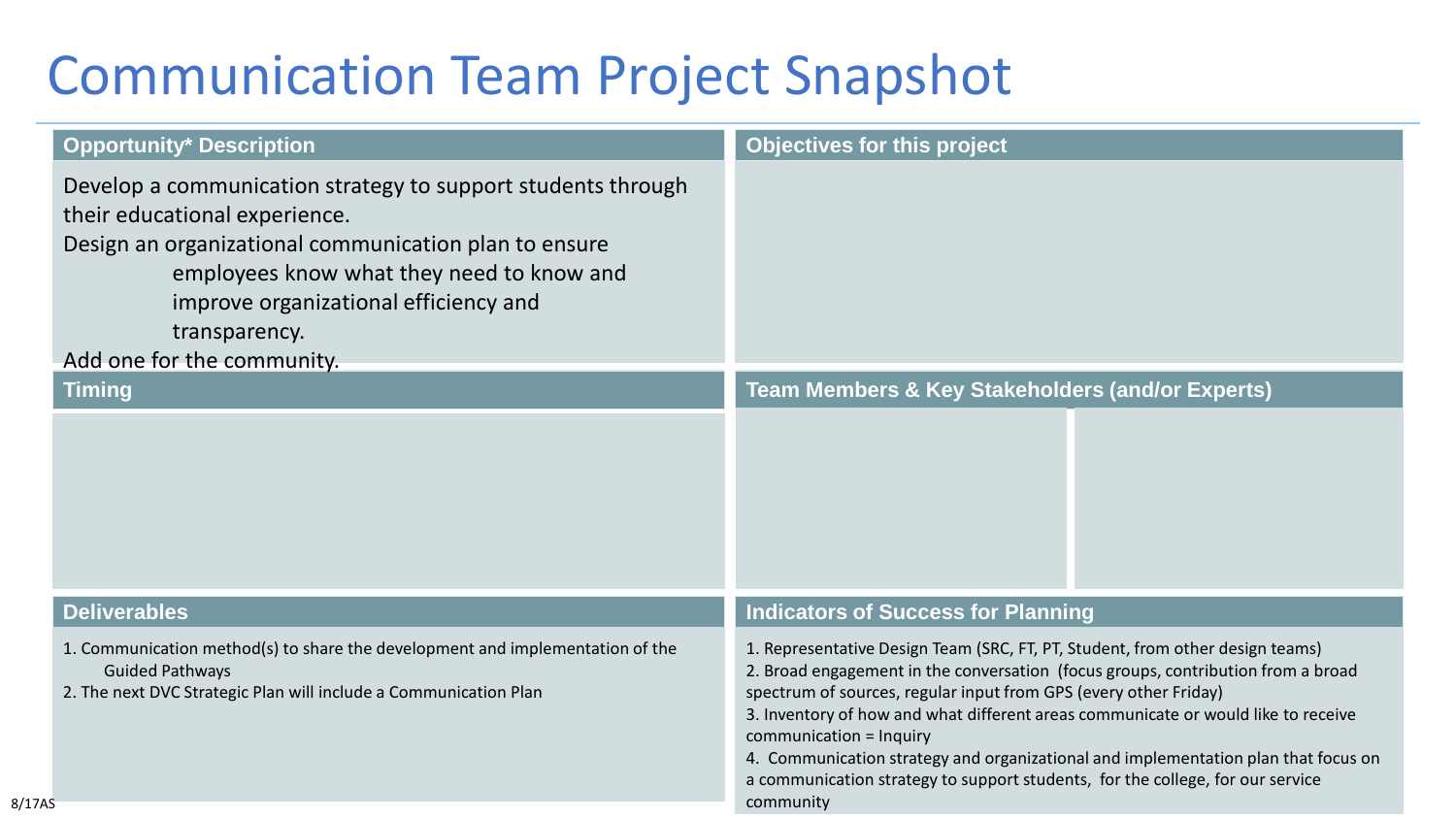### Entry Team Project Snapshot

| <b>Opportunity* Description</b>                                                                                                                                                                                                                                                                                                                                                                                                            | <b>Objectives for this project</b>                                                                                                                                                                                                                                                                                                                                                                                                                          |  |
|--------------------------------------------------------------------------------------------------------------------------------------------------------------------------------------------------------------------------------------------------------------------------------------------------------------------------------------------------------------------------------------------------------------------------------------------|-------------------------------------------------------------------------------------------------------------------------------------------------------------------------------------------------------------------------------------------------------------------------------------------------------------------------------------------------------------------------------------------------------------------------------------------------------------|--|
| With some student not completing the entry process we must strengthen the<br>consistency of the process and establish the expectation that all new students<br>complete the process before entering coursework/path.<br>Data and understanding of the essential components within the entry process<br>that lead to success.<br>Earlier and effective outreach and messaging.<br>Create the college wide expectation that this must happen |                                                                                                                                                                                                                                                                                                                                                                                                                                                             |  |
| <b>Timing</b>                                                                                                                                                                                                                                                                                                                                                                                                                              | <b>Team Members &amp; Key Stakeholders (and/or Experts)</b>                                                                                                                                                                                                                                                                                                                                                                                                 |  |
|                                                                                                                                                                                                                                                                                                                                                                                                                                            |                                                                                                                                                                                                                                                                                                                                                                                                                                                             |  |
| <b>Deliverables</b>                                                                                                                                                                                                                                                                                                                                                                                                                        | <b>Indicators of Success for Planning</b>                                                                                                                                                                                                                                                                                                                                                                                                                   |  |
| 1. Entry processes for different groups of students<br>2. IT needs<br>3. Initiatives from external sources?                                                                                                                                                                                                                                                                                                                                | 1. Clear vision/outcome of what we want to do<br>2. Team selected based on function and expertise. Team continuously expands and adapts<br>based on stage of the process<br>3. Crosswalk of outcomes<br>4. Clear/strong messaging, documentation and focus to allow for shared ownership<br>5. Data (including qualitative student focus groups to inform planning)<br>6. Buy in<br>7. Recognition and understanding of overlap in between the design teams |  |